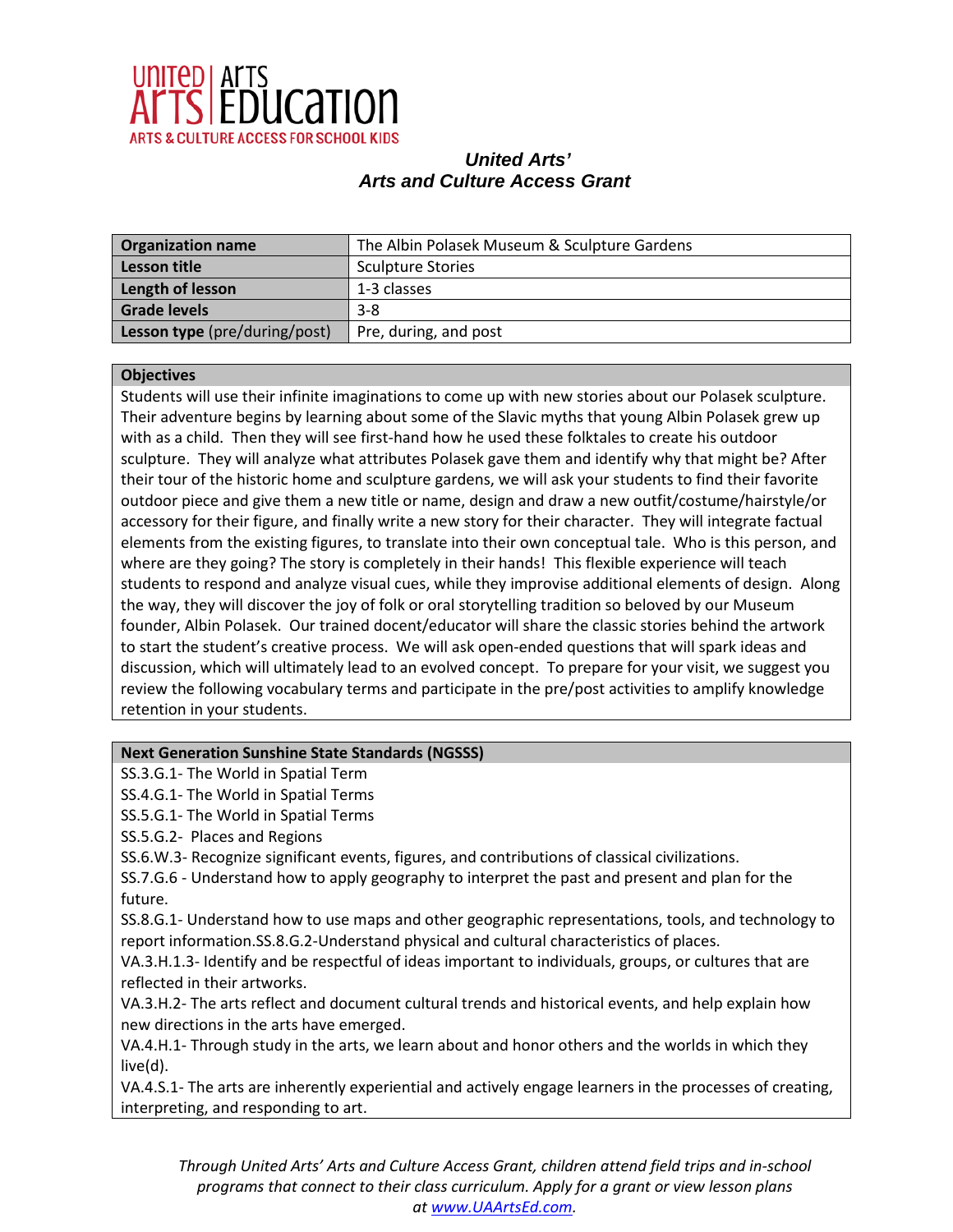

VA.5.H.3-Connections among the arts and other disciplines strengthen learning and the ability to transfer knowledge and skills to and from other fields.

VA.68.S.1- The arts are inherently experiential and actively engage learners in the processes of creating, interpreting, and responding to art.

VA.912.C.2.2-Assess the works of others, using established or derived criteria, to support conclusions and judgments about artistic progress.

VA.912.C.2.4-Classify artworks, using accurate art vocabulary and knowledge of art history to identify and categorize movements, styles, techniques, and materials.

VA.912.O.1.1-Use the structural elements of art and the organizational principles of design in works VA.912.O.1.2-Use and defend the choice of creative and technical skills to produce artworks.

VA.912.H.1.4-Apply background knowledge and personal interpretation to discuss cross-cultural connections among various artworks and the individuals, groups, cultures, events, and/or traditions they reflect. Research and use the techniques and processes of various artists to create personal works.

# **Common Core State Standards (CCSS)**

NA

## **Key vocabulary and definitions**

**Myth:** is a traditional story, especially one concerning the early history of a people or explaining some natural or social phenomenon, and typically involving supernatural beings or events. It is derived from the Greek word "mythos," which simply means "story". Mythology can refer either to the study of myths, or to a body or collection of myths.

**Oral Tradition/Story Telling:** The way in which a community's cultural and historical traditions are passed down by word of mouth from one generation to another without written instruction. The transmission is through speech or song and may include folktales, ballads, chants, prose or verses.

**Slavs/Slavic People:** The meaning of "Slav" depends on the context in which it is used. But, generally speaking, a "Slav" is a group/person who shares ties to their common ethnic culture and language with linguistic ties to the modern Slavic language family. The Slavs inhabit Central Europe, Eastern Europe, Southeast Europe, North Asia and Central Asia. Slavs speak Indo-European Slavic languages and share, to varying degrees, cultural traits and historical backgrounds. They have been documented since the early 6<sup>th</sup> century. Presently, over half of Europe's territory is inhabited by Slavic-speaking communities. Present-day Slavic people are classified into West Slavs (chiefly Poles, **Czechs and Slovaks**), East Slavs (chiefly Russians, Belarusians, and Ukrainians), and South Slavs (chiefly Serbs, Croats, Bosniaks, Macedonians, Slovenes, Montenegrins of the Former Yugoslavia and Bulgarians).

**Deity/God/Goddess:** Can mean different things to many different people and cultures, but typically it is a natural or supernatural being who is considered divine or sacred. Monotheistic religions accept only one deity (predominantly referred to as God) and polytheistic religions accept and worship multiple deities.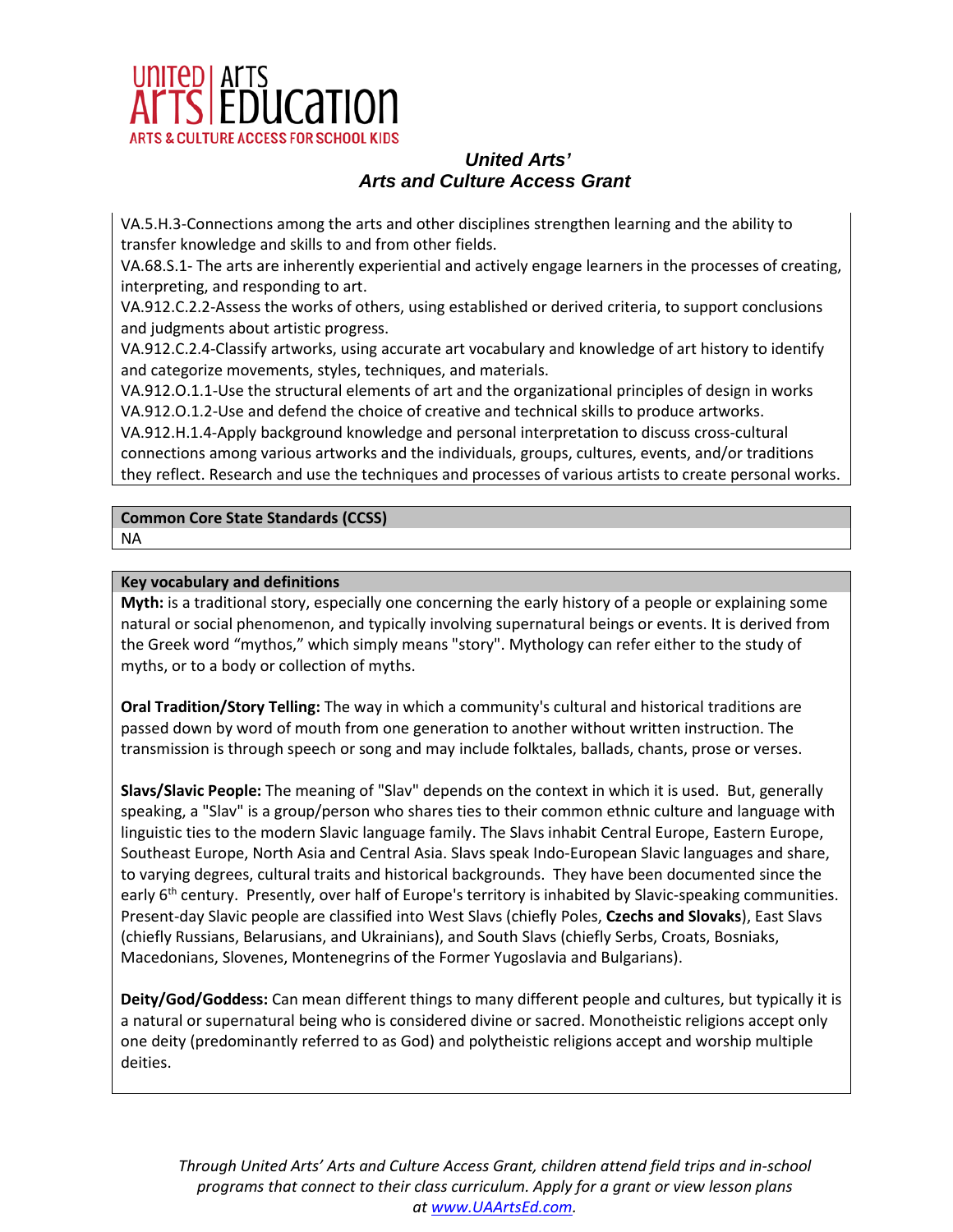

**Pagan:** Although no longer in technical use, the word refers to a person or community that observes a polytheistic (many gods) religion, such as the ancient Romans, Greeks, *and Slavs.* Pagans or paganism mostly refers to early cultures before the widespread of Christian, Jewish, or Muslim religions.

**Creation Myth/Story:** A creation myth is a symbolic story of how the world began and how people first came to inhabit it. While in popular usage the term myth often refers to false or fanciful stories, it does not imply falsehood. Cultures generally regard their own creation myths as true.

#### **Materials needed**

Cellphone or camera Drawing pencils/charcoal Clipboard or portable drawing surface Sketch pad or drawing paper (optional) computer design software

#### **School must provide**

Art materials are available upon request, and may be included into group tour pricing. Please inquire about art activity fees.

#### **Background information**

In 1879, a hundred and thirty-seven years ago, before the internet, televisions, cars, or even flushable toilets, little Albin Polasek was born in a European country we now call the Czech Republic. Albin grew up in a very small village called Frenstat. It was nestled among forests and set in the huge Carpathian Mountains full of wolves and maybe magic...? This was the perfect place for storytelling during the long, dark winters. This place was also home to a group of people called the Slavs. The Slavic people loved sharing stories and passing on oral traditions. They told these stories at special times throughout the year; such as religious feast days, holidays like Christmas and Easter, and during seasonal harvest times of year as well. Their stories were about deities, Slavic myths, and also helped explain the natural world around them: why spring comes every year, who created the earth, what's in the deep woods at night, etc. These stories or legends were as old as the Slavic people themselves and had been passed down for hundreds of years. Little Albin Polasek grew up hearing these stories and envisioned what these mighty warriors, beautiful goddesses and strange creatures might have looked like. He used his imagination to come up with sketches and drawings, that he would later turn into his sculpture. This story-telling tradition was very important to Albin Polasek, who worried that if he didn't capture their likeness and put them into his stone sculptures, that his people would forget the tales over time…He believed it was his duty as an artist to keep these oral traditions alive and preserve them in his sculpture so that future generations could see them for themselves and enjoy them. And that's why he created the Museum, so that we can see the sculpture and be inspired by the art and the stories!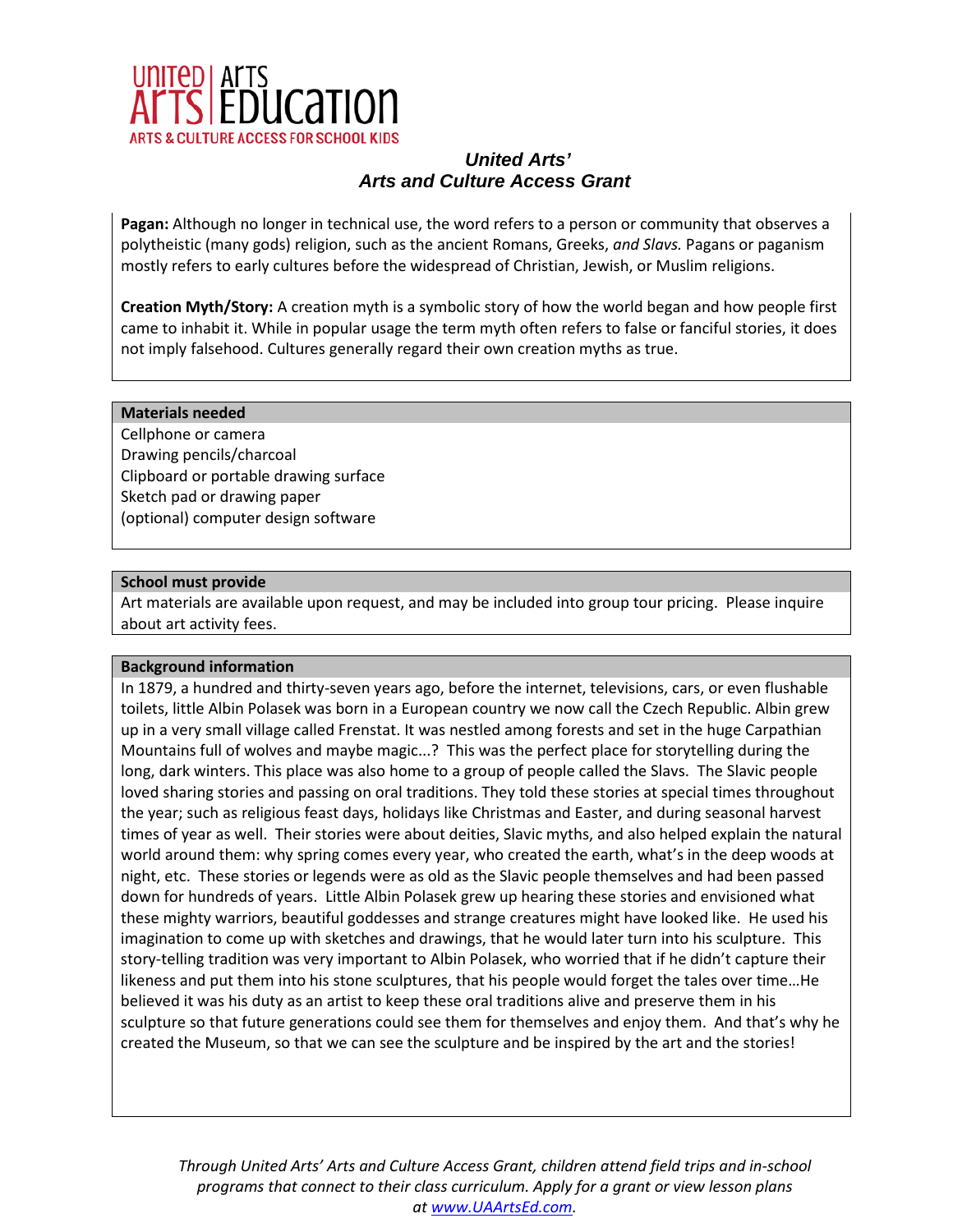

### **Lesson process**

### **Pre Activity—Myths and Legends Around the World**

Read the background information out loud to your students and ask them if they have ever heard of the ethnic group the Slavs before? Show a map of what is now the Czech Republic and compare it to an old map that shows the extent of the Slavic people. Explain that the Czech Republic was once a country called Czechoslovakia, and then physically write the word on the board for them to see and break the two words apart, showing the Czechs and the Slavic people in the word. Go over the vocabulary list with your students and quiz them as a pretest (optional). Then introduce the concept of "creation stories/legends." Ask if anyone has heard of one from a different culture or religion before? Chances are they will recall some from various social studies courses, or even from pop culture (Thor in Marvel movies, Hercules Disney cartoons, etc.). Ask your students to research a "creation story" based on a country or ethnic group. You may assign these to get the broadest cross-section, or let them choose their own culture. A helpful segue is asking what their own heritage or ethnic roots may be? Mexican? Chinese? Native Floridian? Have them research and summarize a creation story to bring back to the class. You may opt for them to sketch and illustrate the story with one main image (optional). Share these diverse creations stories, gods, goddess, and deities. Stress that one is not more "right" or accurate than the other, that each culture or group of people simply had a different way of explaining their environment. Many of the major religions may have evolved out of these underlying pagan/traditional stories (Christianity, etc.), and that art played a role in how these cultures depicted their gods. (Optional) Show images and examples of how different gods and goddesses are portrayed and mark the country or culture of origin on a map for a cross-curriculum component.

### **During Your Visit:**

When you book your group or school tour, please notify the Polasek Tour Coordinator that you selected this particular lesson, and your docent will tailor your tour to include indoor/outdoor sculpture portraying Slavic/Greek myths, as well as the regular historic home tour. Remind your students to closely examine the mythological works as their assignment will be to re-envision one of them and write an original story. The docent will tell them the stories behind some of Polasek's Slavic and Greek inspired works. After their formal tour, give them plenty of time to find their favorite sculpture. Have them sit in front of their choice and contemplate the sculpture they chose. Suggest giving students a 15-30 minute break after their tour for brainstorming ideas at their inspiration sculpture. They are welcome to take cell phone pictures of their sculpture for reference later. They should also bring sketch pads for rough draft sketching on site. Have them sketch the outline of their figure, just the body.

### **Post Activity—Re Designing a Deity**

Back in your classroom, have your students think about their character. Give them a new name or title and decide upon a story. Who is this person, where are they going, what are they carrying and what is the function of their decoration or accessories? Do they have a pet or a crazy hairstyle, or a sword? Have them design a costume to put onto their figure. Does the pattern mean anything? Why is the dress a certain color? Ask them to think about each item and ponder the potential meaning for their story. Their take-home assignment will be to continue to refine their sketch and create a fully realized new character. Have them write a half page to two-page story about their character. This is a "create